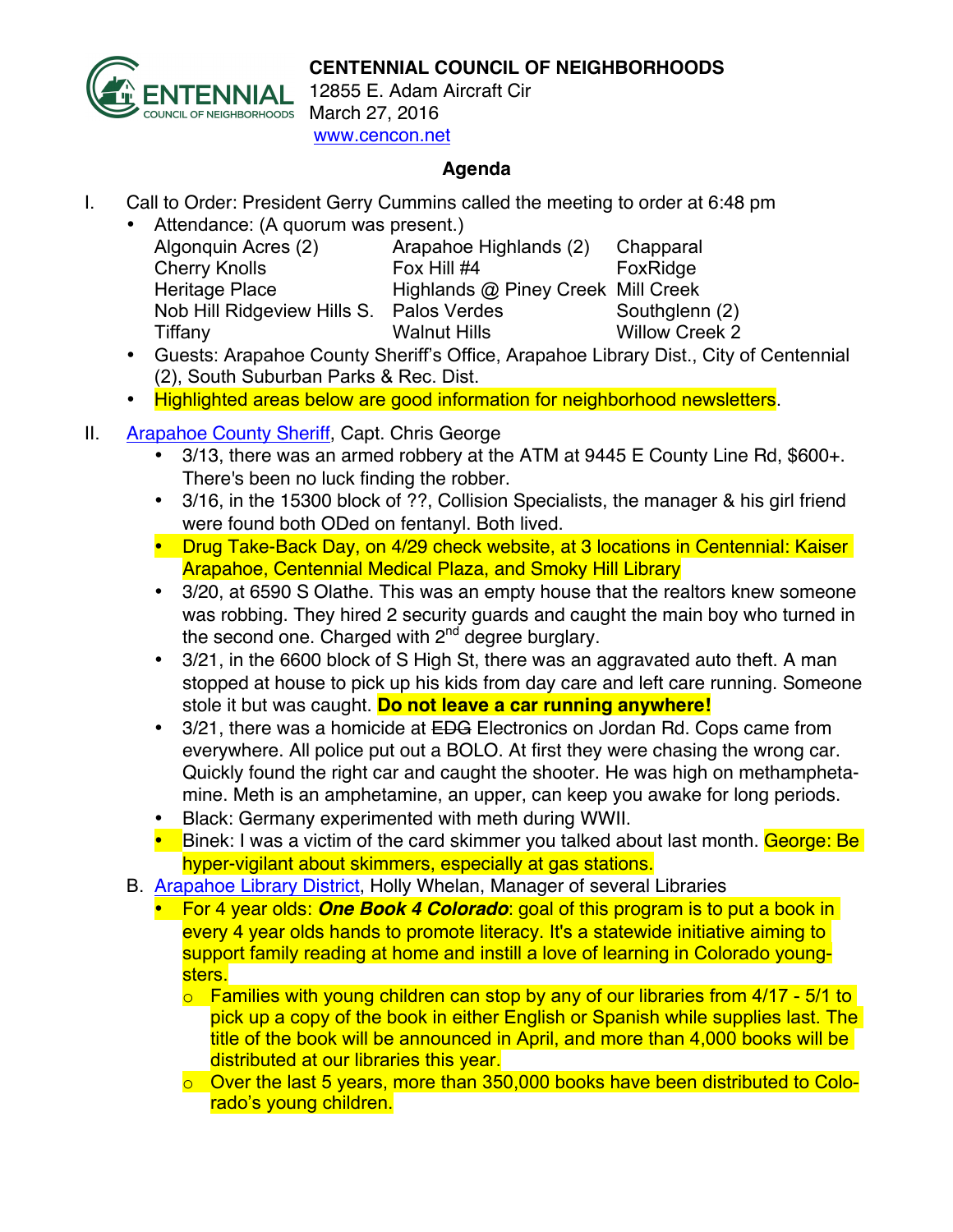- $\circ$  Children's ages don't have to be proven. If they look the right age, they'll get a book. For more info, visit our website.
- *Meet author Laini Taylor*.
	- o She's a Young Adult fantasy author and will be talking about her new book, *Strange the Dreamer* during a special presentation on Sat., 4/22, 4 pm, at Embassy Suites DTC.
	- $\circ$  Laini's books will be available for purchase from Tattered Cover at the event, and she will be available to sign her books after the presentation.
	- o For more information or to register, see our website.
- Friday, 4/14, *Senior Resource Fair*, 10-noon, at Koelbel.
	- $\circ$  From 9-10:30a in The Forum, a panel will share valuable insight and resources available to you for living independently and safely as you age. Learn the steps you can take now to empower your future lifestyle choices and decisions.
	- o This is co-sponsored by the Centennial Senior Commission.
	- o For more info see the website.
- Arapahoe County is having open houses for their Master Plan amendment, bike & pedestrian notice.
- C. [Arapahoe Park & Rec District,](http://www.aprd.org) Delos Searle, Asst. District Manager (not present but submitted a written report.)
	- The pavilions at Piney Creek Hollow Park and Spring Creek Park will be opening for the summer season the week of 3 April 3.
	- Irrigation systems have been activated, so if someone sees a concern on APRD property, please, notify us ASAP so that we can attend to the issue.
	- Native mowing will begin towards the end of April/beginning of May, depending on growth.
	- Lookout Pool is getting a new pool heater this year and the pool will open for the season on Memorial Weekend.
	- Trail improvements at Mesa Open Space, just north of Dakota Valley Elementary School, are wrapping up and the project is a much needed improvement. We hope to start the area further north this fall.
	- APRD is looking into adding 4 to 5 benches along the trail at Foxhill Park. This request came from a resident and we believe it is a valid and viable request.
- D. Fire Districts, Cunningham Fire: no one was present
	- [Cunningham Fire](http://www.cfpd.org), [Littleton Fire,](http://www.littletongov.org/fire) [South Metro Fire](http://www.southmetro.org)
- E. [South Suburban Park & Rec District,](http://www.SSPR.org) Teresa Cope, Communications Director
	- A new summer day camp guide is available.
	- Active at Any Age is a catalog of activities for older adults (50+)
	- The new Master Plan for SSPRD is in the final phase of development. You may find a draft copy of the Plan on the website. SSPR is still taking comments through 4/14 and then the Plan goes to the Board on 4/26, for adoption.
	- SSPR will have its annual spring event, the Egg Scramble, at the Family Sports Center, in the sports dome, on 4/15. Different ages will be spaced for their start time. There will be outside vendors, the Easter Bunny, and a golden egg, for a grand prize. Bring your own basket for the goodies.
	- Blood screenings will be coming up in April. Check the website for which facility will be hosting one on which date. The time will be 7:30-9:30 am, 4/18-21. You must do a 12 hour fast.
	- On 5/5, Buck Rec. Center in Littleton will host a Senior Resource Fair, 1-4pm.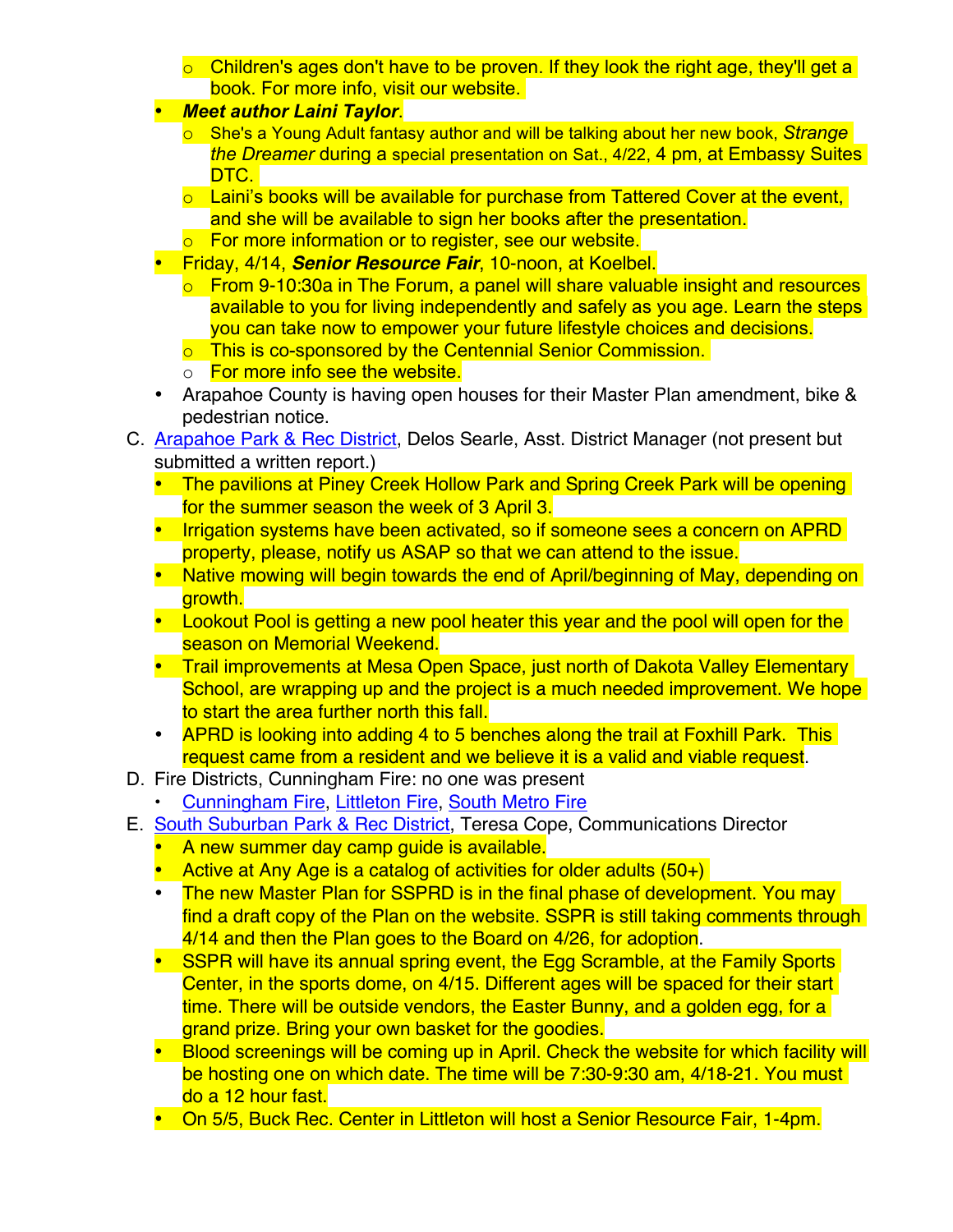- For Public Works Week, SSPR will have a Touch-a-Truck event at the Family Sports Center on 5/6, 9a-noon.
- SSPR reduced their electricity use by 19% over the past 3 years, \$342,000 was saved with their solar energy project.
- Cummins: Do you expect to go beyond the 19%? Cope: That would be the goal.
- Nixon: What are the results of the matching gifts applications? Cope: They will be announced on 4/12.
- F. [City of Centennial](http://www.centennialco.gov)
	- Noon:
		- o The City Manager application period has closed. There were 86 applicants which the headhunter will vet first and present the top 3 - 5 to City Council.
		- $\circ$  The State of the City event on 4/13 is sold out. This will be the Mayor's final event as the mayor. There may be some individual tickets available.
		- o Centennial Center Park is getting new bathrooms, some shade structures & benches; all is in progress.
		- o Centennial NEXT (the City's new comprehensive plan) and Parks & Trails Master plans are heading into public meetings. Comments can always be left on the City's website. www.centennialco.gov/CentennialNEXT and www.centennialco.gov/trailsandrecplan
		- o Applications are available for spaces on the Planning & Zoning Commission.
		- o There will be no special election on the Arapahoe Rd petition. Ordinance that was at the center of the petition was repealed and 3 new ordinances addressing issues that couldn't be left unaddressed were passed.
		- $\circ$  The number of building permits went through the roof last year bug, sales tax was relatively flat.
		- $\circ$  The 2017 street rehab program was approved last week. There will be a lot of mill & overlay. Denver Water has to do the mill & overlay where they've replaced pipes; that should start shortly. www.centennialco.gov/Public-Works/default.aspx
		- $\circ$  City Council will shortly start to working on the budget for 2018.
		- o Black: When will Arapahoe Rd. from University to Broadway get some kind of treatment? NOON: That will not be this year, there are areas that are even worse. Whelan: The "ghostbusters" truck creates pavement ratings, then Council decided we won't have any really poor roads and those will all be worked on. NOON: There's an asphalt recycle process that will be done on Yosemite, between County Line and Dry Creek. All in one long train, it picks up the asphalt, grinds it up, melts it, and lays it down on the roadbed again.
		- o As national and international codes change in the outside world, we have to change ours but, tweak to suit us.
	- Whelan:
		- o Here's some more on the City's fiber project. The Centennial FiberWorks Committee has 3 Council members on it now and they will add 2 citizen appointees. We're putting together the application for those to go out in late April. We'll be looking for knowledgeable residents.
		- $\circ$  Arapahoe County is working on a parks & trails master plan that will incorporate all of the cities' plans and the unincorporated area. www.arapahoegov.com/CivicAlerts.aspx?AID=722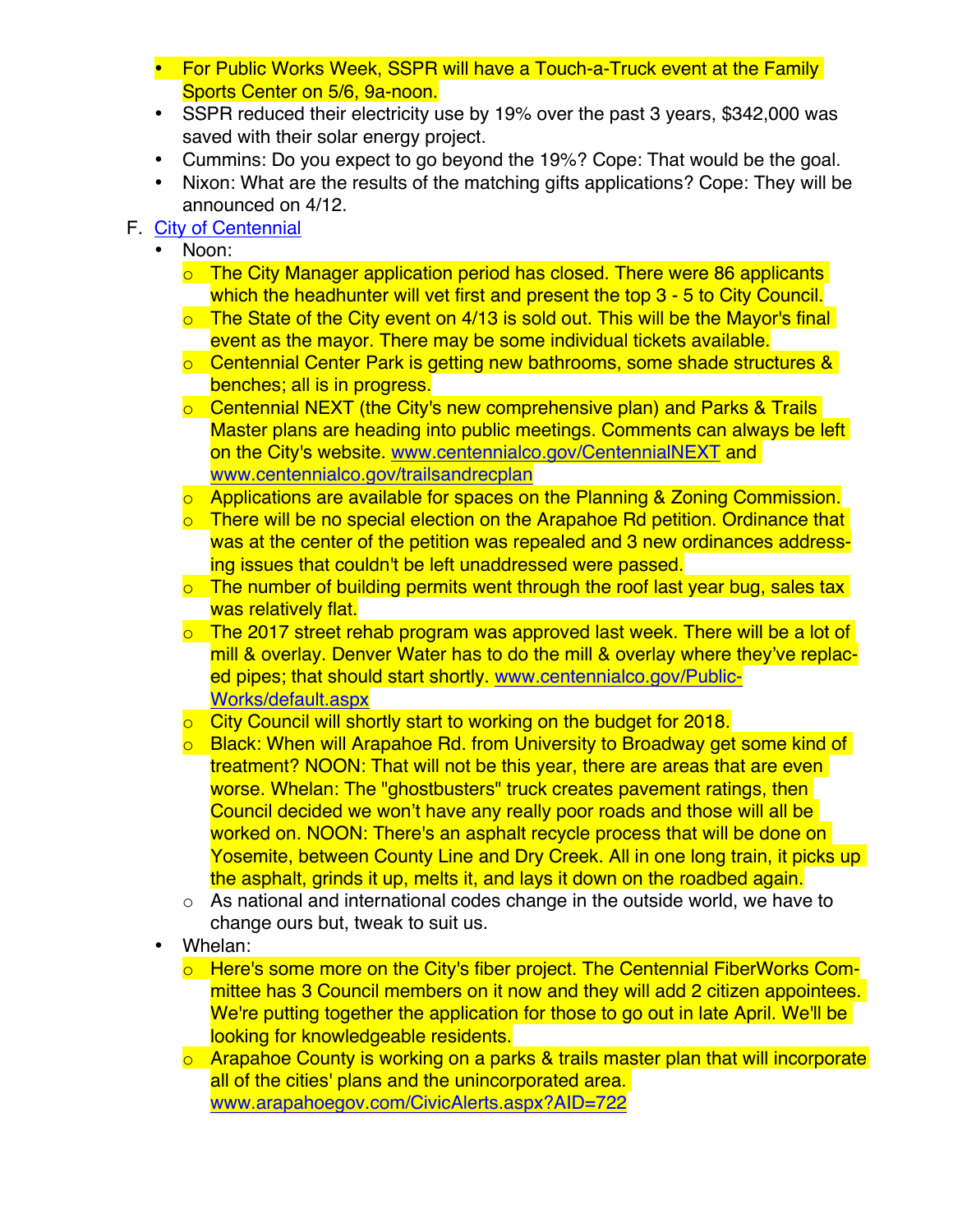- Ting was in town last week and held an informational meeting at Smoky Hill lib. The room was packed. It's very important to get your \$9 vote in if you want your neighborhood to be considered for the new fiber connections. www.Ting.com/Centennial.
- o Tri County Health presented to Council last week. They serve as the Centennial health dept. for Arapahoe, Adams and Douglas Counties.
- $\circ$  Tinkey: There was a median study a while ago. What happened to that? Whelan: An upkeep program is in place now for medians and roadsides owned by the City. We're not planning on redoing any.
- o Cummins: What about private medians? Whelan: Because those are private property, they can be cited if weeds are too tall but, there are no guidelines in place.
- o Whelan and Stephanie Piko are both running for mayor and would love to attend any association meetings. Just let one or both of them know.
- GLivingston: Which road belongs to CDOT? NOON: Arapahoe from Parker to I-25
- GLivingston: What about sidewalks? NOON: new development is required to build sidewalks, but we don't force businesses already in place to install one. That would be a City project.
- III. Dialogue on City Issues: Dead trees on private property, residential parking standards, stockpiling and inoperable vehicles to include side and rear yards, vacant/abandoned dangerous buildings: Noon & Whelan
	- There have been a number of complaints about *rats in our neighborhoods*. First of all, Tri County Health will not deal with rats. See the sheet attached below the minutes. Do not poison them because other animals will eat them, please, trap instead.
	- *Dead trees*
		- o Wilson & Blum: Our HOA covenants cover dead trees and the HOA orders them to be taken down or there will be a fine. Noon: The City doesn't deal with HOA covenants; your covenants may be stricter than City ordinances, but they can't be more lenient.
		- o Noon: Right now, the City responds to dead trees in the medians we own.
		- $\circ$  Noon: The City need to be prepared for the wave of the emerald ash borer. A dead tree has to be a danger to homes or property around it or infested to be ordered taken out by the City. There is no enforcement if it's just ugly.
		- o Noon: Referrals for tree removal companies could be posted on Nextdoor.
		- o Whelan: Code Compliance always works with a homeowner; they're looking for voluntary compliance.
		- o Bain: Will you help the expense? Whelan: Once Council gets some statistics, the ordinance will address a fund next year. Non: We've sponsored tree chipping days, already. Bain: Maybe plan a tree cutting down day?
		- $\circ$  CenCON seemed to be in consensus on the need to remove dangerous/infested dead trees from private property. This potential ordinance is still being discussed by Council.

## • *Stockpiling*

- o Whelan: The City has an ordinance on stockpiling but, only if seen from the rightof-way. We would now like to address problems in backyards. The Call Center has received many, many calls & complaints about this issue.
- o Noon: Please, take this issue back to your communities and give Suhaka their responses.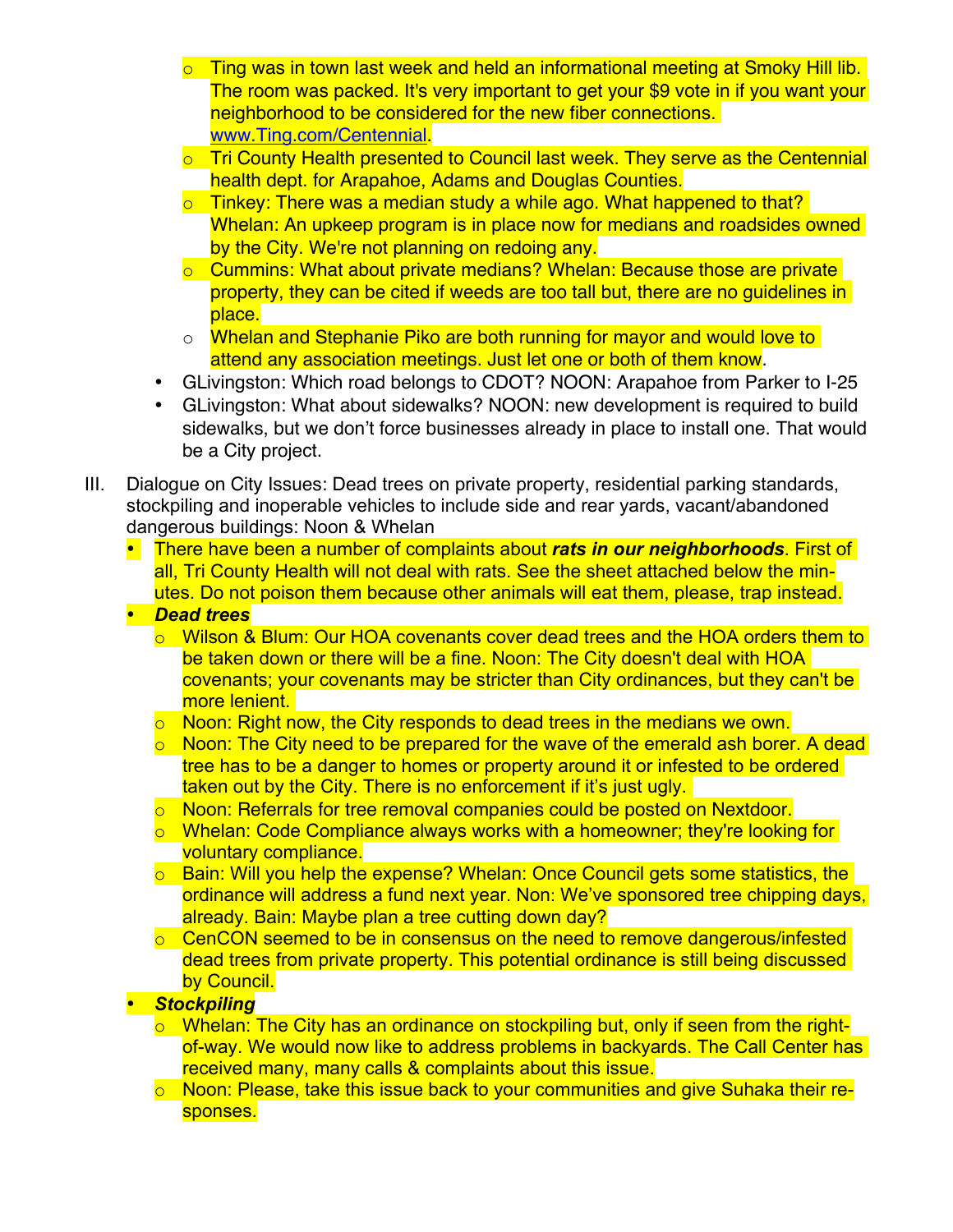- $\circ$  Noon: The Council has had a few study session discussions on this and an ordinance is in preparation. It will be voted on in 2 or 3 months, after a public hearing.
- o Tinkey: Will there be any help for covenant controlled communities. Noon: All homes are covered by the ordinances but, it's completely complaint driven.
- o Black: Our association just cleans it up, rather than suing a homeowner.
- o Binek: This is very subjective, controversial. I have mixed feelings.
- o Hellman: Neighbors could be fighting over something one neighbor doesn't want to see. Who pays for it? Noon: Does is involve an ordinance? Code Compliance can be called and the offending homeowner must clean it up.
- $\circ$  Livingston: We have a home in our neighborhood with a full-sized train car in their backyard. I think it's collecting their trash.
- o Bain: I like the idea of being reactive. One could invite the code compliance officer on their property. The officer can't climb on someone's roof to see next property. If a per-son is selling the junk, they'd need a business license.
- *Parking on City streets/Inoperable cars*:
	- $\circ$  Whelan: This is another issue that brings complaints. People are angry when they can't park in front of their own homes. One question is, how long can cars be parked on the street? Another issue is vehicles parked on private property, not on a parking surface.
	- o We ran out of time to discuss this issue.

## III. CenCON Business

- A. President's report, Gerry Cummins
	- Cummins attended the District 2 meeting last week.
	- She passed around some plan information that had just come into her mailbox today.
- B. Secretary, Andrea Suhaka
	- A motion was made and seconded to approve the minutes as emailed, but couldn't be voted on due to lack of a quorum. (Black/Hellman) Voting will be held until next month.
- C. Treasurer's report, Henry Blum
	- We received dues from one member who was in arrears from last year. They paid for both last year and this year.
	- Checking Account at Wells Fargo Bank, Smoky Hill Branch:
	- Balance forward from 2/27/17 report \$2,599.64 Income: Dues deposited\* 60.00 Expenses: None -
	- Account balance, 3/27/17 \$2,659.64
	- Bella Vista Villa (2016-17 and 2017-18)
- IV.  $2^{nd}$  Vice President Plans, Tammy Maurer (absent)
	- There was no Plans discussion.
	- B&M Construction Warehouse Site Plan, 14105 E Easter Ave (NE corner of Blackhawk & Easter): A new 10,000 sf warehouse and office building on 1.5 acres; rear of the building to contain about 10,000 sf of a gravel lot for accessory outdoor storage of construction materials (conduit, piping, etc.) to be screened by an opaque fence; parking lot & drives in asphalt paving.
	- **Community Meeting**: Automotive Collision Repair Use & Automotive Parts Warehouse Site Plan, 9750 E Costilla Ave. Meeting location: AutoNation Toyota Arapahoe Dealership, 10531 E Arapahoe Rd, Tuesday, March 28, 6 – 7 pm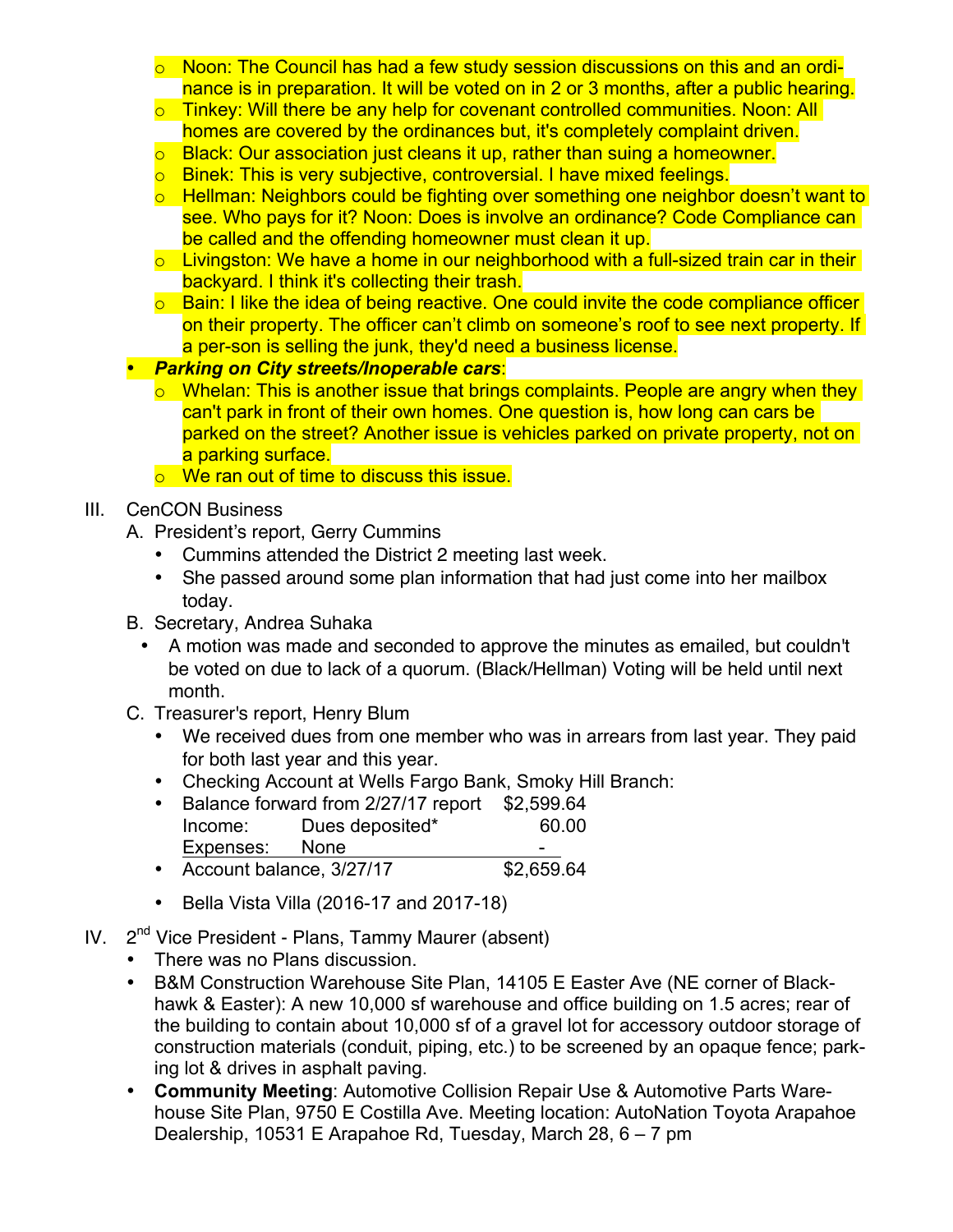VI. Adjourn: Cummins adjourned the meeting at 8:59pm.

Minutes respectfully submitted by Andrea Suhaka.

Please inform Andrea Suhaka at 303-770-0058 or standy@ecentral.com of changes in your CenCON Representative or Association President/Chair.

**Next meeting – April 24, 2017**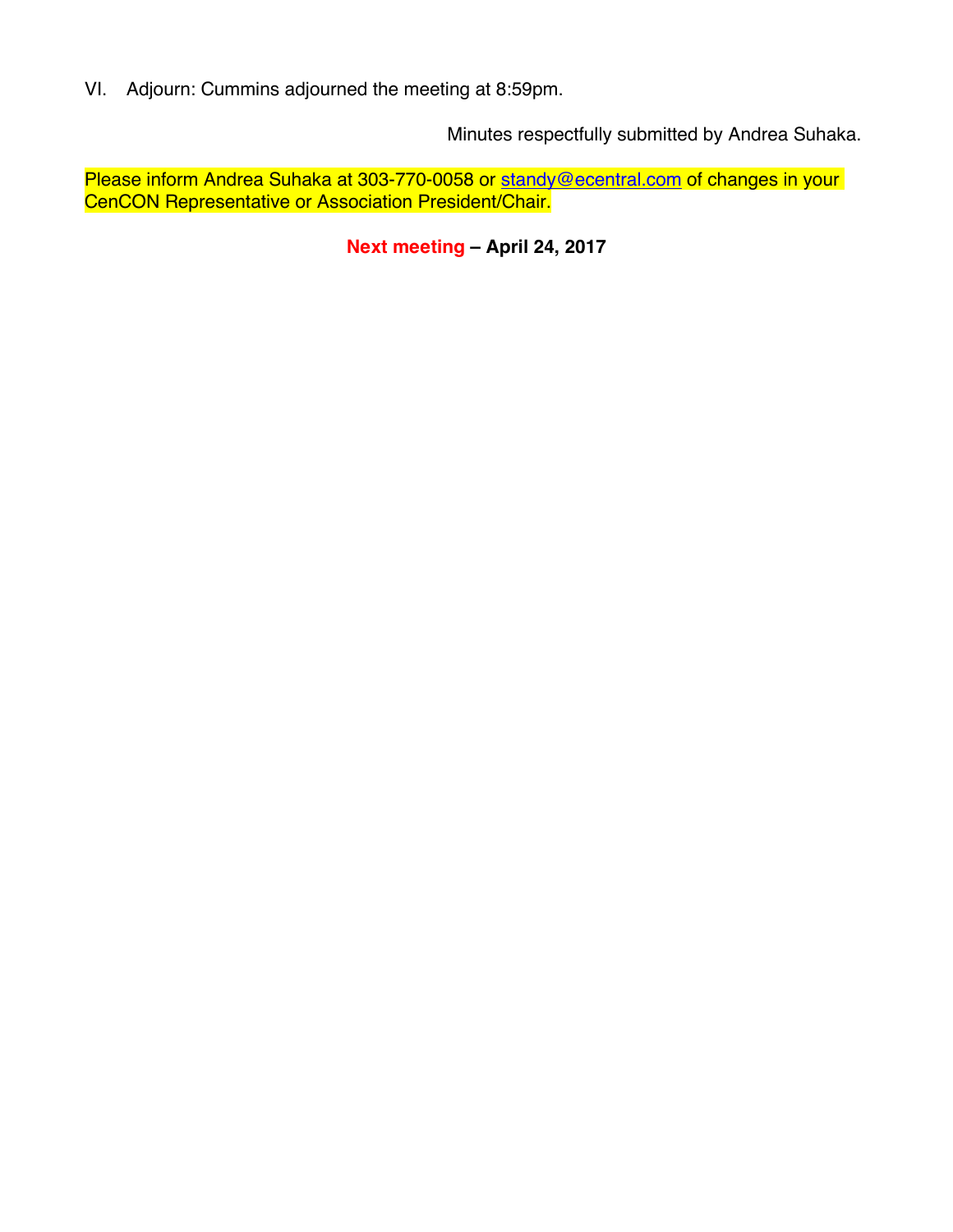### **City of Centennial April Fire Service Report**

### **CFPD**

Board of Directors

- Mark Lampert is the Board President.
- Marcy Smith and Kenneth Jensen have been appointed to the Board.

**Accreditation** 

- Peer team review the week of April  $17<sup>th</sup>$ .
- Accreditation documents on line including the 2016 Annual Report.
- Would Centennial like to have representation at peer review functions?

IAFC

- Represented Colorado at a Traffic Incident Workshop in Phoenix. Working with the National Highway Administration to improve safety.
- IAFC Board meeting on Division governance and the Wildland Urban Interface conference in Reno.

ISO

• Visit in June. Always looking to lower rates.

#### **LFR**

Academy

• LFR has a new recruit academy of 10.

## **SMFR**

Academies

- SMFR will begin their Spring Recruit Academy on April  $10<sup>th</sup>$  which will run 16 weeks.We are also actively recruiting for a second Fall academy at the moment.
- SMFR is also beginning their Citizen Academy on Wednesday, April  $5<sup>th</sup>$  and will be held every Wednesday evening for 8 weeks.

## **Wildfires**

• Earlier in the month of March, with abnormally high temperatures and wind, there were many brush fires in the District.SMFR had a total of 7 just in March just in its District. Although we've been receiving moisture in the last week, it's very important to ensure that we continue to be diligent and mindful of how our weather patterns can change here in Colorado very quickly.

Dispatch Centers:

• Metcom and Littleton Dispatch are currently in discussions for a merge/IGA–There is positive momentum on this. Littleton City Council is okay with seeing an IGA at the next Council meeting so that they can determine if they would like to move forward.

Station 32 Rebuild Project

• The plans have been submitted to the City of Centennial on March  $22^{nd}$ , for the rebuild of SMFR's Station 32, located at 5901 S. Quebec. Chief Turner is currently liaising with the City now to work through the process of approval to get going on this re-build.Approval timing is TBD, but hoping to get that as soon as possible.